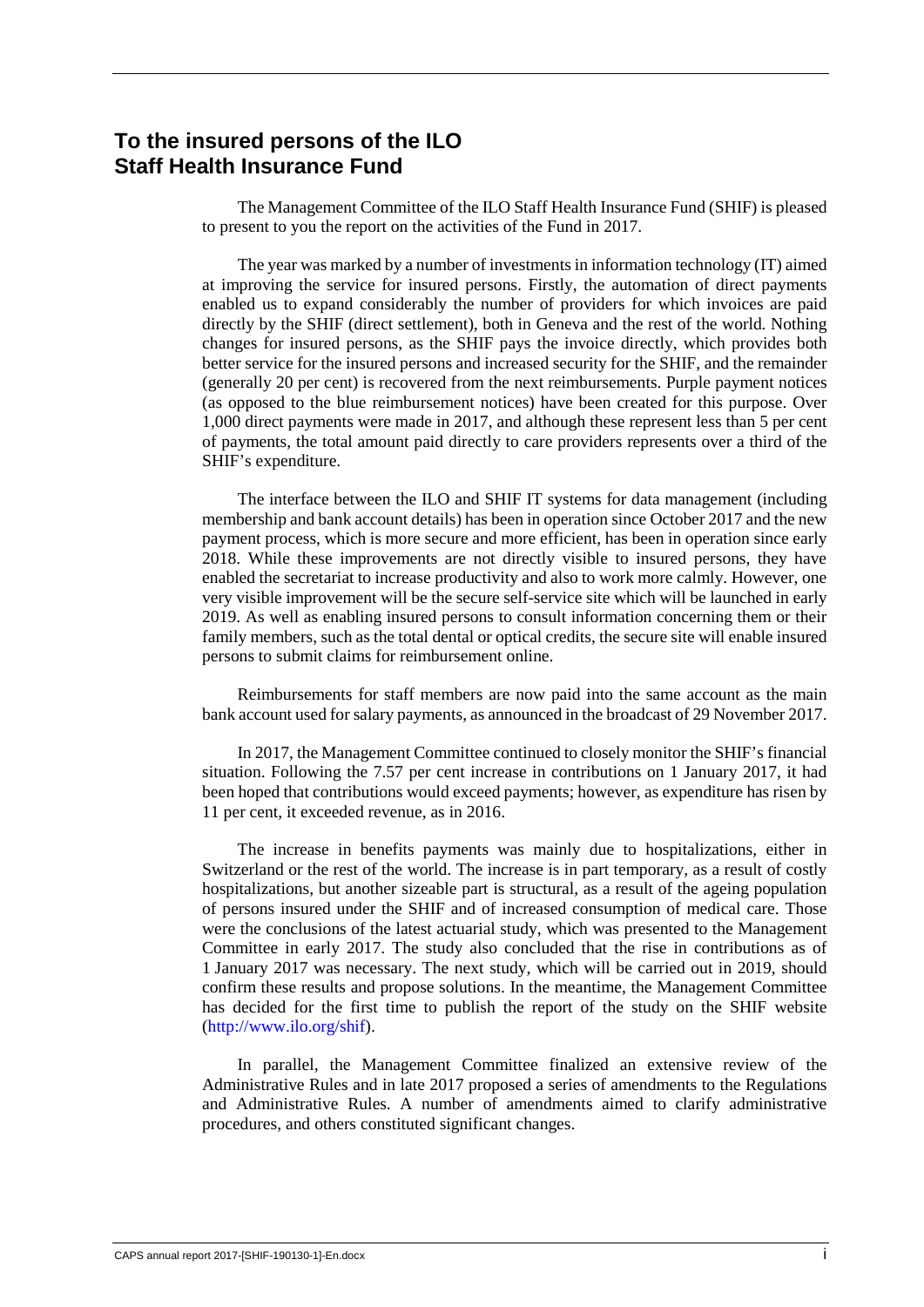These include a change in the method of calculating contributions for voluntarily protected children, the expansion of preventive measures and the reimbursement of certain alternative medicines, such as Ayurvedic and traditional Chinese medicine. When it comes to prevention, the number of vaccines reimbursed at a rate of 100 per cent has been increased and new preventive procedures and screenings, reimbursed at a rate of 100 per cent, have been added. Lastly, an approved lifetime expense of US\$30,000.00 for each protected person for medically assisted reproduction has been established.

At the end of the year, the Executive Secretary honoured his commitment to visit some insured persons in the field in order to improve communication with insured persons, better understand the local problems and discuss possible agreements with care providers. It is expected that agreements with care providers will be signed in 2018. The Executive Secretary plans to continue this commitment with insured persons in the field.

The SHIF secretariat has continued to work tirelessly. The result has been that the average time taken to process claims continued to improve in 2017, falling from an average of 22 days in 2016 (compared with 45 days in 2015) to 17 days in 2017 (9 days in December 2017). Once again, a record number of invoices were processed (more than 151,000). On your behalf, we express our sincere thanks to the secretariat staff.

Lastly, 2017 was also an election year for the Management Committee, and on 1 January 2018 a new Management Committee began work.

The Management Committee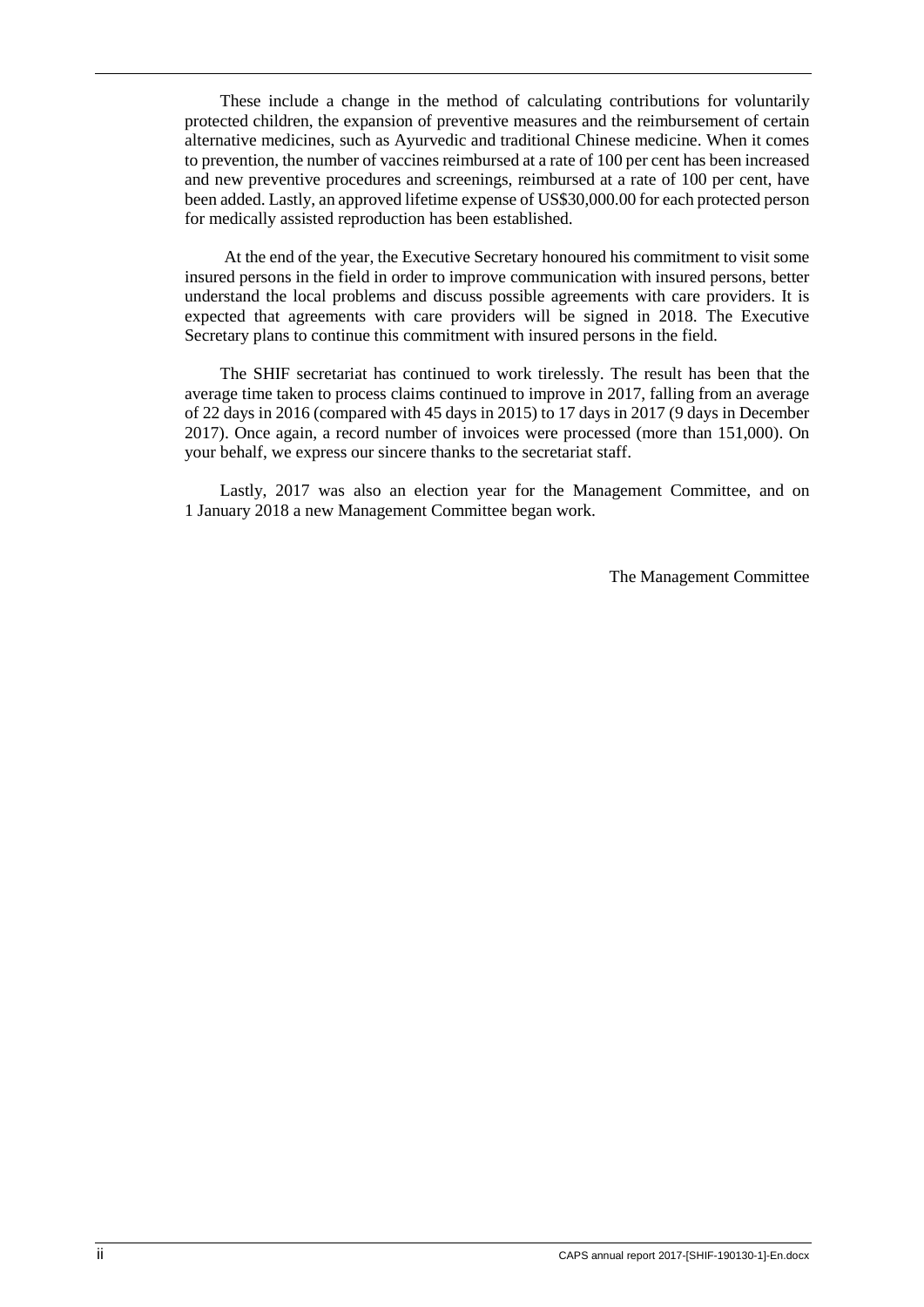**ILO Staff Health Insurance Fund**

**Report on the operations of the Fund in 2017**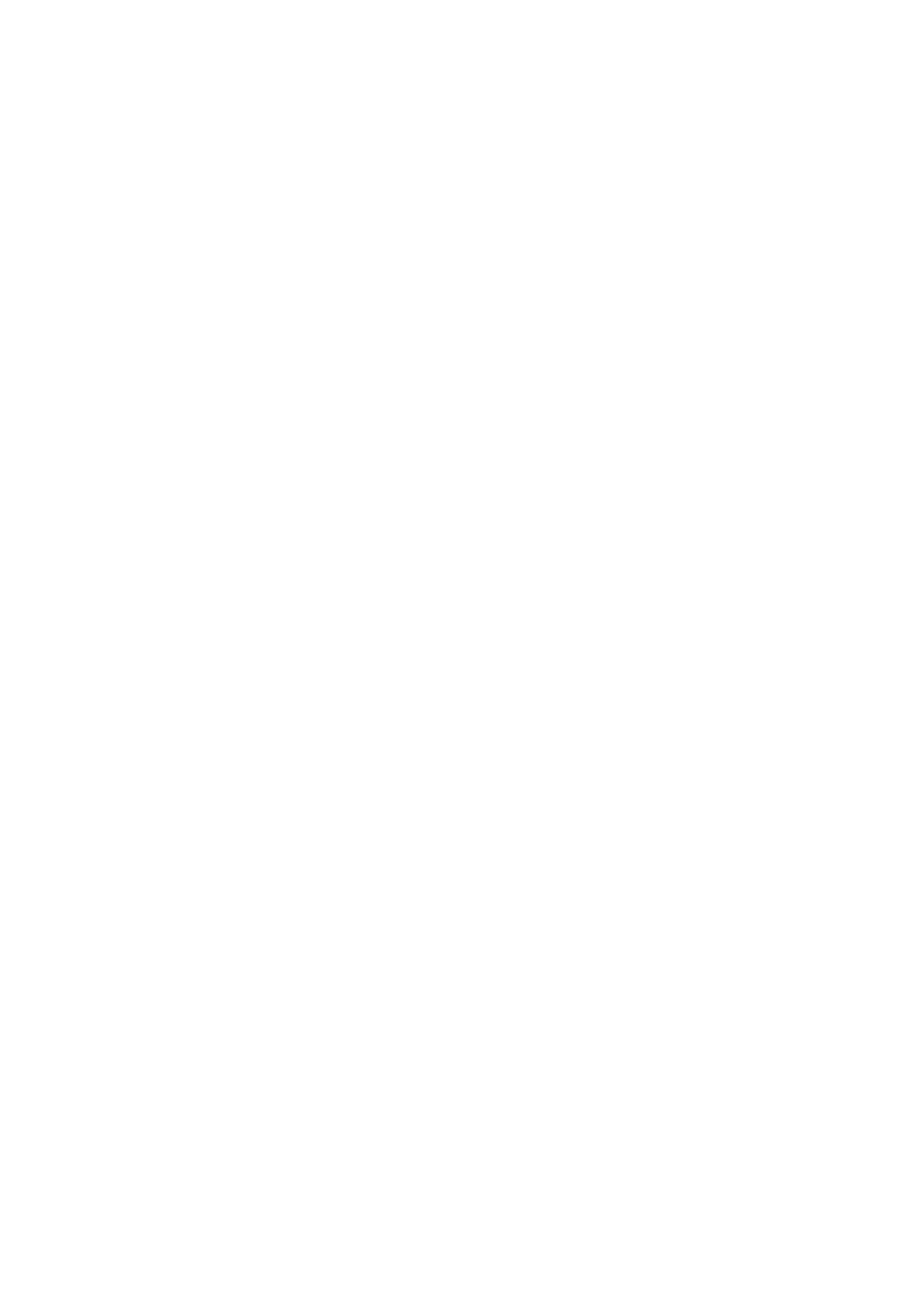The present report is hereby submitted to the executive head of the ILO and to the insured persons, pursuant to article  $4.7(1)(i)$  of the Regulations.

## **Composition of the Management Committee in 2017**

**1.** Pursuant to article 4.1 of the Regulations, and following elections of the representatives of insured persons, the Management Committee was composed of the following titular and substitute members.

#### **Representing the insured persons**

*Titular members:*

Mr Pierre Sayour

Mr Jean-François Santarelli – **Chairperson** Ms Mireille Ecuvillon

*Substitute members:*

Ms Colleen McGarry Mr Christopher Land-Kazlauskas Mr Fabio Duran Valverde

#### **Representing the Administration**

*Titular members:*

Mr Jean-Claude Villemonteix – **Vice-Chairperson** Mr Tilmann Geckeler Mr Fikri Gurzumar

*Substitute members:*

Mr Giuseppe Zefola Mr Sietse Buijze Ms Anne Drouin

**2.** Pursuant to article 4.7.2 of the Regulations, the Standing Subcommittee was composed of the following members.

#### **Representing the insured persons**

Mr Pierre Sayour Mr Jean-François Santarelli – **Chairperson** Ms Mireille Ecuvillon

### **Representing the Administration**

Mr Tilmann Geckeler Mr Fikri Gurzumar

#### **Financial situation**

#### **Assets and liabilities, income and expenditure statement and investments**

**3.** The assets and liabilities statement (see Appendix I) provides year-end details on assets, liabilities and the balance of the Guarantee Fund, together with prior-year comparative figures. The income and expenditure statement is attached as Appendix II.

**4.** The 2017 investment performance was negative (-0.87 per cent), compared with a positive investment performance of 2.52 per cent in 2016.

#### **Guarantee Fund**

**5.** Article 3.8 of the SHIF Regulations sets the level of the Guarantee Fund at between one sixth (= six months) and one half (= 18 months) of the Fund's expenditure over the previous three financial years.

**6.** The Guarantee Fund balance amounted to just over US\$63 million at year-end in 2017, which was close to the statutory maximum level (94 per cent), as shown in figure 1.

#### **Figure 1. SHIF Guarantee Fund** (US\$ million)



#### **Trends in expenditure and contributions**

**7.** The total benefits paid increased from around US\$43.75 million in 2016 to US\$48.41 million in 2017, an increase of 10.7 per cent. At the same time, total<br>contributions amounted to almost contributions amounted to almost US\$43.49 million in 2016 and US\$47.75 million in 2017, an increase of 9.8 per cent. The increase in contributions had been expected as a result of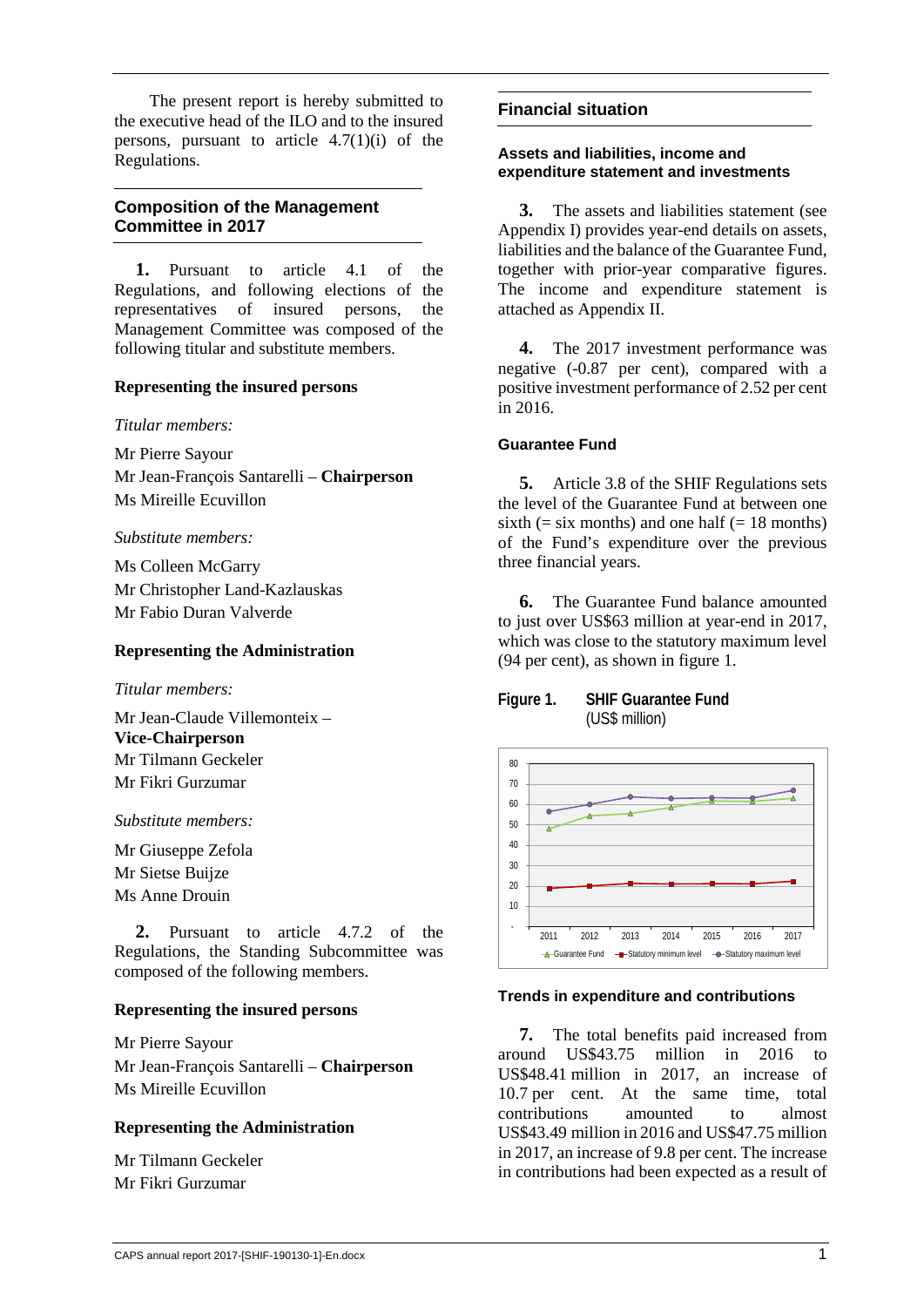the 7.57 per cent increase in the contribution rates on 1 January 2017, but the increase of over 10 per cent in benefits paid is higher than increases in previous years.

**8.** The trend in benefits paid is quite volatile as the SHIF remains a relatively small fund, and is susceptible to considerable year-toyear fluctuations. The increase in benefits paid was mainly due to hospitalizations, whether in Switzerland or the rest of the world. The increase is in part temporary, as a result of costly hospitalizations, but another sizeable part is structural, as a result of the ageing population of persons insured under the SHIF and of increased consumption of medical care. Figure 2 shows the trends in the total benefits paid since 2011 and in contributions received.





### **Trends in membership**

**9.** The total number of insured persons on 31 December 2017 was 11,481, comprising 5,532 contributing insured persons and 5,949 insured dependants. Among the contributing members, around 45 per cent are retired members. Appendix V provides further details and figure 3 shows trends since 2008.

**10.** Of the insured persons, 6 parents, 71 spouses and 435 children were insured on a voluntary basis on 31 December 2017. Appendix IV contains a summary of the annual and cumulative results of voluntarily covered dependants for 2008–17.

**Figure 3. Number of insured persons 2008–17** (including voluntarily covered dependants)



**11.** The average number of dependants per active insured person was 1.50 in 2017, compared with 1.52 in 2016; the average number of dependants per insured retiree was 0.52 in 2017, compared with 0.54 in 2016.

### **Benefits statistics**

**12.** The total benefits paid increased from US\$43.2 million in 2016 to US\$48.9 million in 2017, an increase of 13 per cent. As shown in figure 4 below, benefits paid to reimburse costs incurred in Switzerland continue to represent around two thirds of the total, followed by France with almost 10 per cent.



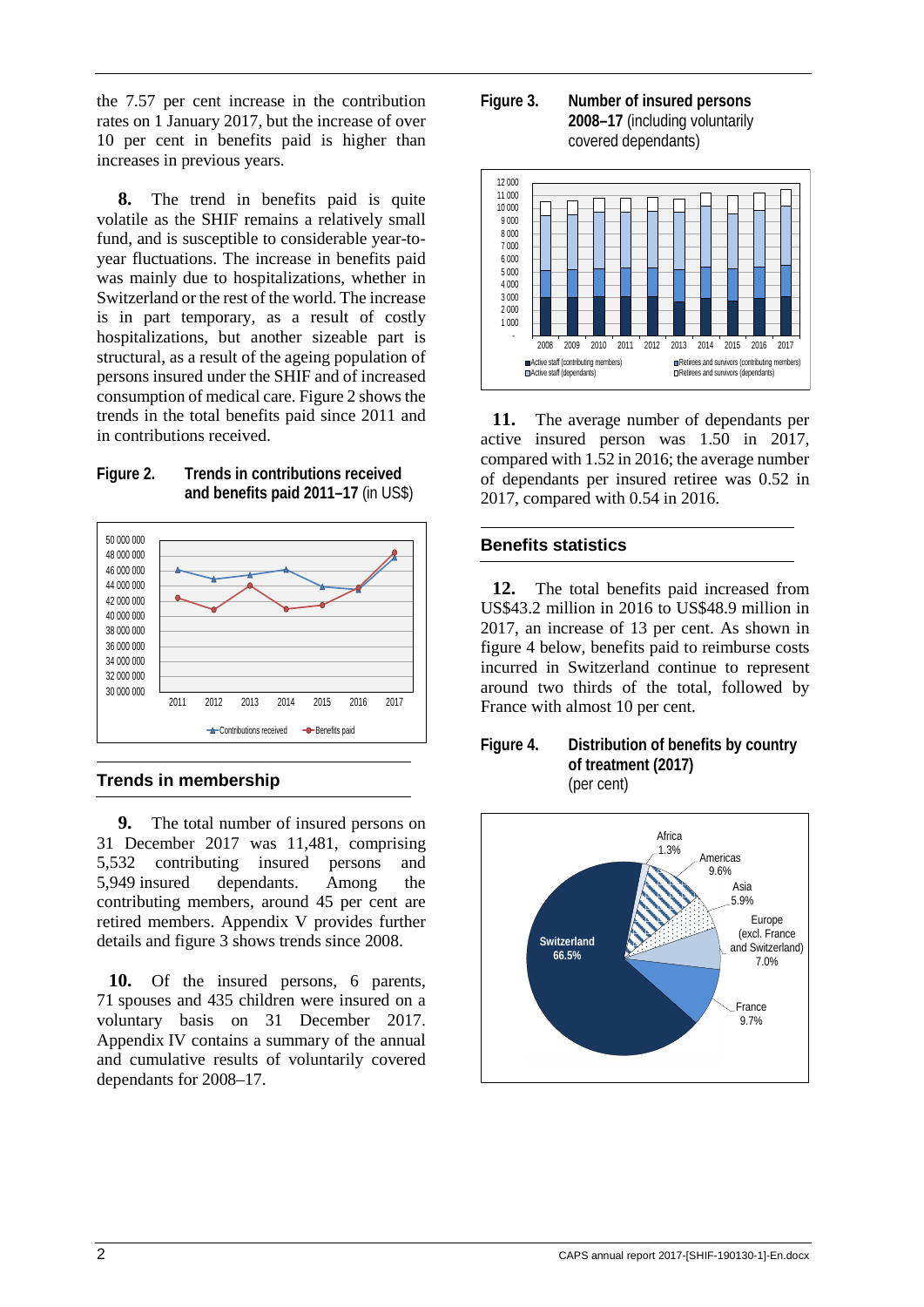**13.** In 2017, the benefits paid per contributing member (insured person) amounted to US\$8,832, up 10.6 per cent from US\$7,989 of benefits paid per contributing member (insured person) in 2016. The benefits paid per person covered by the Fund in 2017 amounted to US\$4,256, compared with US\$3,859 in 2016, an increase of 10.3 per cent. The overall loss ratio for 2017 was 101.4 per cent, up from 100.6 per cent in 2016. The loss ratios per category of insured persons in 2017 was 51.6 per cent for active staff and 159.6 per cent for retirees. The loss ratios for 2016 were 54.7 per cent for active staff and 155.2 for retirees.

**14.** In the year under review, medical care provided in hospitals constituted the single largest item of expenditure, accounting for 42.7 per cent of the total. Nursing care (primarily long-term) became the second-largest item of expenditure, constituting 11.4 per cent of the total, followed by doctors' services and medication (10.2 per cent and 7.7 per cent of the total, respectively), while dental treatment represented 6.3 per cent of the total.

**15.** Benefit expenditure is presented in detail in Appendix VI.

#### **Supplementary benefits and maximum annual liability**

**16.** Pursuant to article 2.5 of the SHIF Regulations, the Fund pays supplementary benefits where approved expenses in respect of an insured person and his or her dependants exceed a yearly US dollar threshold proportional to the income of each insured person, in accordance with paragraph 1 of article 2.5.3 ("Supplementary benefits") of the Fund's Administrative Rules.

**17.** In 2017, the Fund's maximum annual liability remained set at US\$150,000 per family. With the approval of the Management Committee, this maximum was exceeded in 32 cases.

**18.** The number of families concerned and the amounts reimbursed, both in supplementary benefits and for those exceeding the SHIF maximum annual liability, are shown in table 1 below.

### **Table 1. Number of families in receipt of supplementary benefits, amount paid, and number of families who exceeded the maximum annual liability** (2015–17)

|                                    |                                       | 2015    | 2016                    | 2017    |
|------------------------------------|---------------------------------------|---------|-------------------------|---------|
|                                    | Number of families                    | 634     | 654                     | 751     |
| Supplementary<br>benefits          | Amount (thousands<br>of US\$)         | 3010    | 3 0 7 1                 | 4 4 1 2 |
|                                    | Average amount<br>per family (US\$)   | 4 7 4 8 | 4695                    | 5875    |
|                                    | Number of families                    | 20      | 18                      | 32      |
| Maximum<br>annual liability        | Amount (thousands<br>of US\$) $*$     | 4 3 2 6 | 4 1 2 0                 | 6814    |
|                                    | Average amount<br>per family (US\$) * |         | 216 000 229 000 213 000 |         |
| * including the first US\$150,000. |                                       |         |                         |         |

**19.** Supplementary benefit expenditure represented 9.0 per cent of the total benefits paid in 2017, compared with 7.5 per cent in 2016.

### **Administration**

#### **Claims for reimbursement**

**20.** The Fund's claims adjusters processed 42,844 claims (ILO and Turin Centre combined) in 2017 compared with 43,404 in 2016, a decrease of 1.3 per cent. In contrast, 151,295 invoices were examined in 2017 compared with 149,530 in 2016, an increase of 1.2 per cent. The average number of invoices per claim increased from 3.4 in 2016 to 3.5 in 2017.

**21.** On average, each person insured under the SHIF submitted 3.7 claims in 2017. Table 2 shows the distribution by category of member.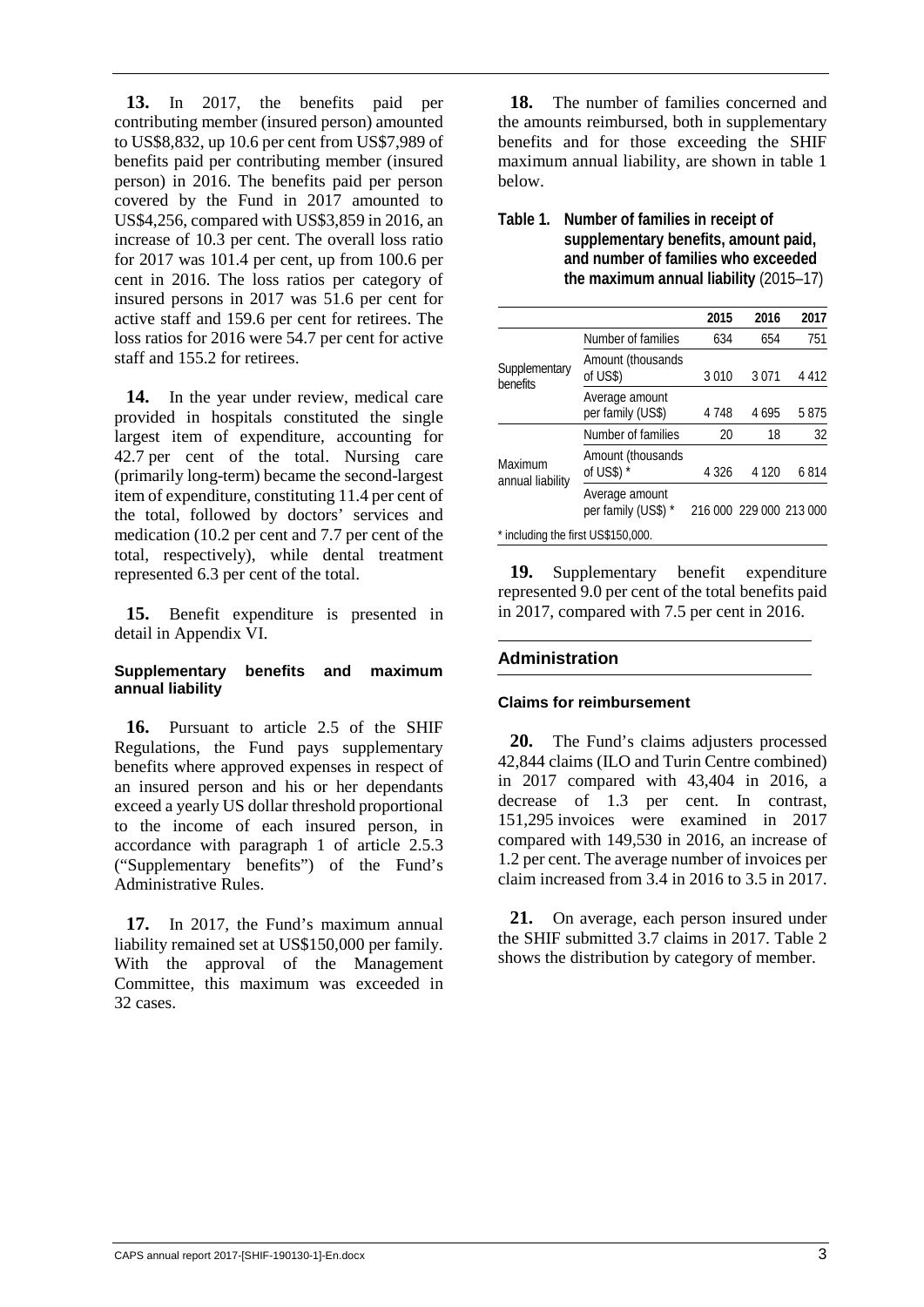#### **Table 2. Number of claims by category of member in 2017** (number and percentage)

| Category of member                | claims<br>submitted<br>during the<br>year | Number of Percentage<br>$(\%)$ |
|-----------------------------------|-------------------------------------------|--------------------------------|
| Voluntarily covered external      |                                           |                                |
| members                           | 190                                       | 0.4                            |
| Retirees and survivors (including |                                           |                                |
| their dependants)                 | 18 989                                    | 44.3                           |
| Active staff                      |                                           |                                |
| (including their dependants)      | 23 665                                    | 55.2                           |
| Total                             | 42844                                     | 100.0                          |

#### **Reimbursement times**

**22.** The monthly trends in reimbursement times (calculated as the number of days between the SHIF receiving a claim and processing it) over the previous two years are shown in figure 5. With the exception of a temporary increase over the summer, the average reimbursement time remained reasonable throughout 2017, at under 20 days.

#### **Figure 5. Trends in average claim processing times 2016–17** (in days)



Geneva, 30 November 2018

#### **External audit**

**23.** The Auditor General of the Philippines carried out an audit of the accounts for the 2017 financial year as part of the overall audit of the ILO financial statements. The objective of the audit was "to verify that the contributions were accurate and complete, that the claims paid were accurate and valid, that the estimate relating to the claims incurred but not received was properly estimated and that the SHIF Guarantee Fund was in compliance with the respective authority". Pursuant to article 4.14 of the SHIF Regulations, a report of the External Auditors' findings was presented to the SHIF Management Committee.

#### **Meetings of the Management Committee**

24. The Management Committee met six times in 2017. It monitored the functioning of the secretariat and the Fund's financial situation.

#### **Meeting of the Standing Subcommittee**

**25.** The Standing Subcommittee met once in 2017 and examined four special cases.

### **Cases of fraud**

**26.** There were no cases of suspected fraud submitted to the internal auditors in 2017.

Tilmann Geckeler Florian Léger Florian Léger Chairperson Executive Secretary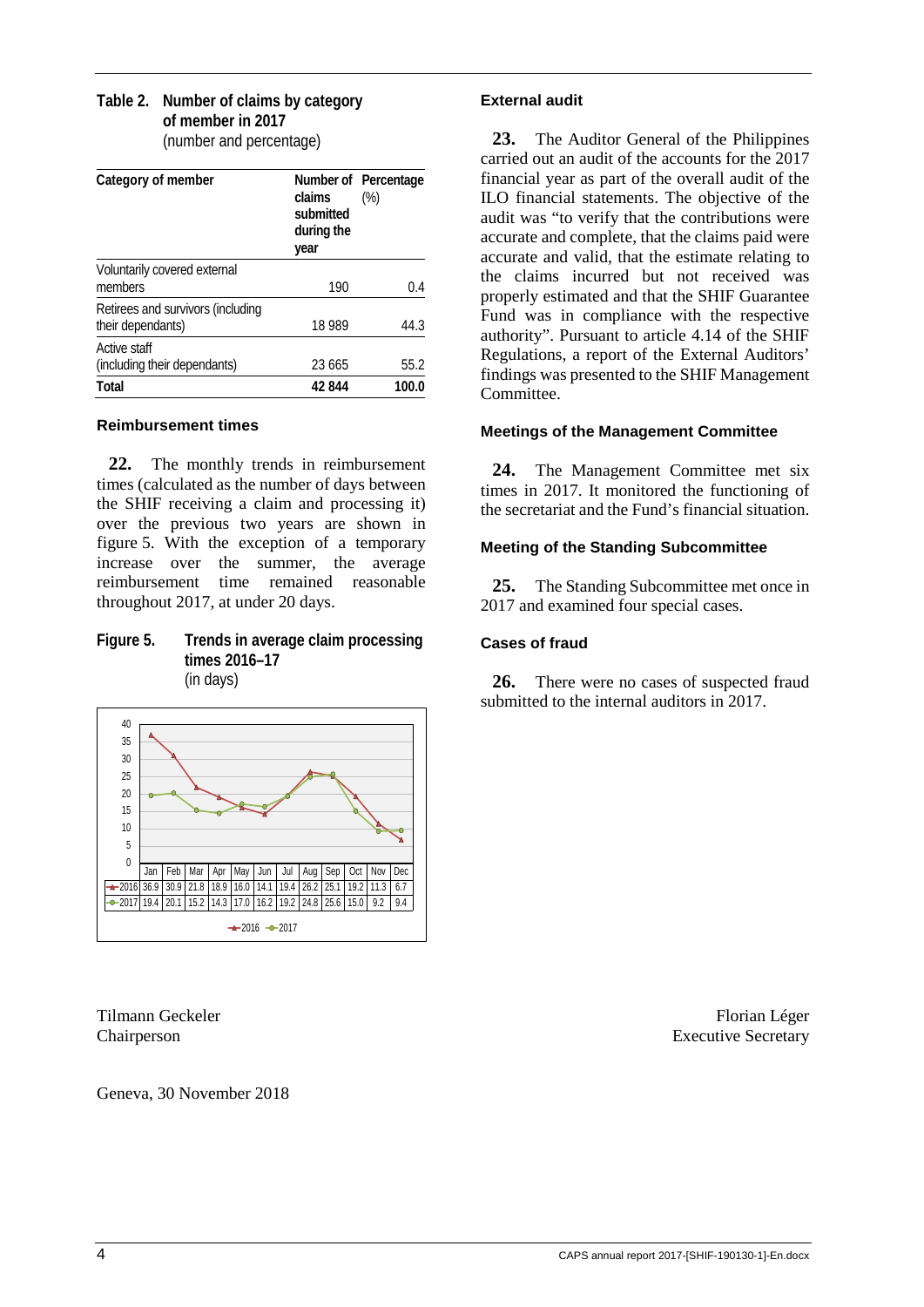# **Appendix I**

## **ILO Staff Health Insurance Fund Assets and liabilities statement as at 31 December 2017** (in US dollars)

| <b>ASSETS</b>                              |                                                          | 31.12.2017             | 31.12.2016             |
|--------------------------------------------|----------------------------------------------------------|------------------------|------------------------|
| 1. Cash                                    | Term deposits                                            |                        |                        |
| 2. Debtors                                 | Advances and other accounts receivable<br>Other debtors  | 1 364 807<br>2 288 252 | 1 508 361<br>2 889 969 |
| 3. Investments                             | Held with Aberdeen Asset Management<br>Derivative assets | 75 608 901<br>112 767  | 72 448 490<br>752 970  |
| 4. Other                                   | Accrued investment income                                | 375 707                | 328 187                |
|                                            | <b>TOTAL</b>                                             | 79 750 434             | 77 927 977             |
| <b>LIABILITIES</b>                         |                                                          |                        |                        |
| 1. Creditors                               | Prepaid contributions<br>Other creditors                 | 656 376<br>1 926 801   | 638 979<br>1 925 207   |
|                                            | 2. Accrued liability for unsettled claims                | 13 000 000             | 14 000 000             |
|                                            | <b>TOTAL</b>                                             | 15 583 177             | 16 564 186             |
|                                            | <b>EXCESS OF ASSETS OVER LIABILITIES</b>                 | 64 167 257             | 61 363 791             |
| <b>SHIF Guarantee Fund</b>                 |                                                          |                        |                        |
| Balance brought forward from previous year | 61 363 791                                               | 61 652 132             |                        |
| Total surplus/(deficit) for the year       | 2 803 466                                                | (288 341)              |                        |
|                                            | Reserve and fund balance at 31 December                  | 64 167 257             | 61 363 791             |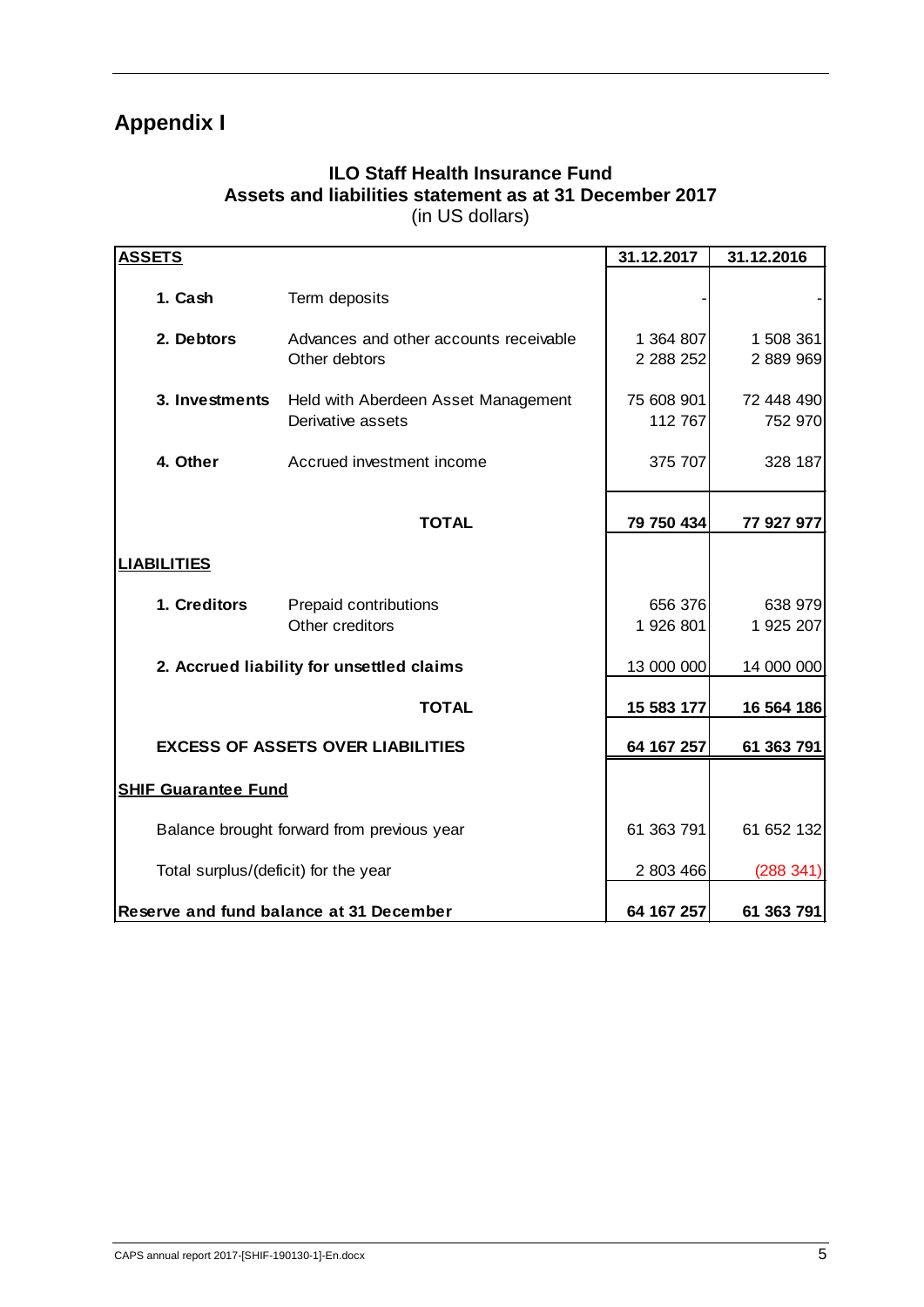# **Appendix II**

# **ILO Staff Health Insurance Fund Income and expenditure statement for the year ended 31 December 2017**

(in US dollars)

| <b>OPERATING TRANSACTIONS</b>        |                                                     | 2017        | 2016       |  |  |  |
|--------------------------------------|-----------------------------------------------------|-------------|------------|--|--|--|
|                                      |                                                     |             |            |  |  |  |
| <b>1. Contributions</b> Active staff |                                                     | 12 321 712  | 11 326 462 |  |  |  |
| received                             | Active staff - Organizations                        | 12 176 479  | 11 152 401 |  |  |  |
|                                      | Retirees/survivors                                  | 7 149 256   | 6 394 659  |  |  |  |
|                                      | Retirees/survivors - Organizations                  | 14 298 512  | 12 789 317 |  |  |  |
|                                      | Voluntarily covered dependants                      | 1 801 686   | 1826 169   |  |  |  |
|                                      | <b>TOTAL CONTRIBUTIONS</b>                          | 47 747 645  | 43 489 008 |  |  |  |
|                                      |                                                     |             |            |  |  |  |
| 2. Benefits                          | Active staff                                        | 12 645 265  | 12 305 113 |  |  |  |
| paid                                 | Retirees/survivors                                  | 34 237 442  | 29 776 268 |  |  |  |
|                                      | Voluntarily covered dependants                      | 1 532 348   | 1 670 545  |  |  |  |
|                                      | Less: Recoveries from third parties                 | (1153)      |            |  |  |  |
|                                      |                                                     |             |            |  |  |  |
|                                      | <b>TOTAL BENEFITS</b>                               | 48 413 902  | 43 751 926 |  |  |  |
|                                      | 3. Net surplus/(deficit) in contributions income    |             |            |  |  |  |
| over benefits paid                   |                                                     | (666 257)   | (262918)   |  |  |  |
|                                      |                                                     |             |            |  |  |  |
|                                      | 4. Increase/(decrease) in accrued liability for     |             |            |  |  |  |
| unsettled claims                     |                                                     | (1000000)   |            |  |  |  |
| 5. Exchange gains/(losses)           |                                                     | (55 113)    | (72823)    |  |  |  |
|                                      |                                                     |             |            |  |  |  |
|                                      | 6. Sundry expenses                                  |             |            |  |  |  |
| 7. Net operating surplus/(deficit)   | 276 605                                             | (335 839)   |            |  |  |  |
|                                      |                                                     |             |            |  |  |  |
|                                      |                                                     |             |            |  |  |  |
| <b>INVESTMENT TRANSACTIONS</b>       |                                                     |             |            |  |  |  |
|                                      | 8. Interest & other income received                 | 1 086 681   | 1 151 821  |  |  |  |
|                                      | 9. Capital gains/(losses) on investment sold        | (25 478)    | 422 933    |  |  |  |
|                                      | 10. Unrealized gains/(losses) on investment         | (70266)     | 457 838    |  |  |  |
|                                      | Sub-total                                           | 990 937     | 2 032 592  |  |  |  |
|                                      |                                                     |             |            |  |  |  |
|                                      | 11. Gains/(losses) on currency trading:             |             |            |  |  |  |
|                                      | On purchase and sales                               | (2694235)   | (565083)   |  |  |  |
|                                      | Sub-total                                           | (2694235)   | (563 083)  |  |  |  |
|                                      |                                                     |             |            |  |  |  |
|                                      | <b>Total investment income</b>                      | (1 703 298) | 1 467 509  |  |  |  |
|                                      |                                                     |             |            |  |  |  |
| 12. Expenditure:                     |                                                     |             |            |  |  |  |
|                                      | Investment management fees                          | 211 815     | 206 968    |  |  |  |
|                                      | <b>Total investment expenditure</b>                 | 211 815     | 206 968    |  |  |  |
|                                      | 13. Net income/(loss) on investments                |             | 1 260 541  |  |  |  |
|                                      |                                                     | (1915113)   |            |  |  |  |
| 14. Net surplus/(deficit)            |                                                     | (1638508)   | 924 702    |  |  |  |
|                                      |                                                     |             |            |  |  |  |
|                                      | 15. Revaluation gain/(loss) on assets & liabilities |             |            |  |  |  |
|                                      |                                                     |             |            |  |  |  |
|                                      |                                                     |             |            |  |  |  |
|                                      | NET RESULT FOR THE YEAR                             | 2 803 466   | (288341)   |  |  |  |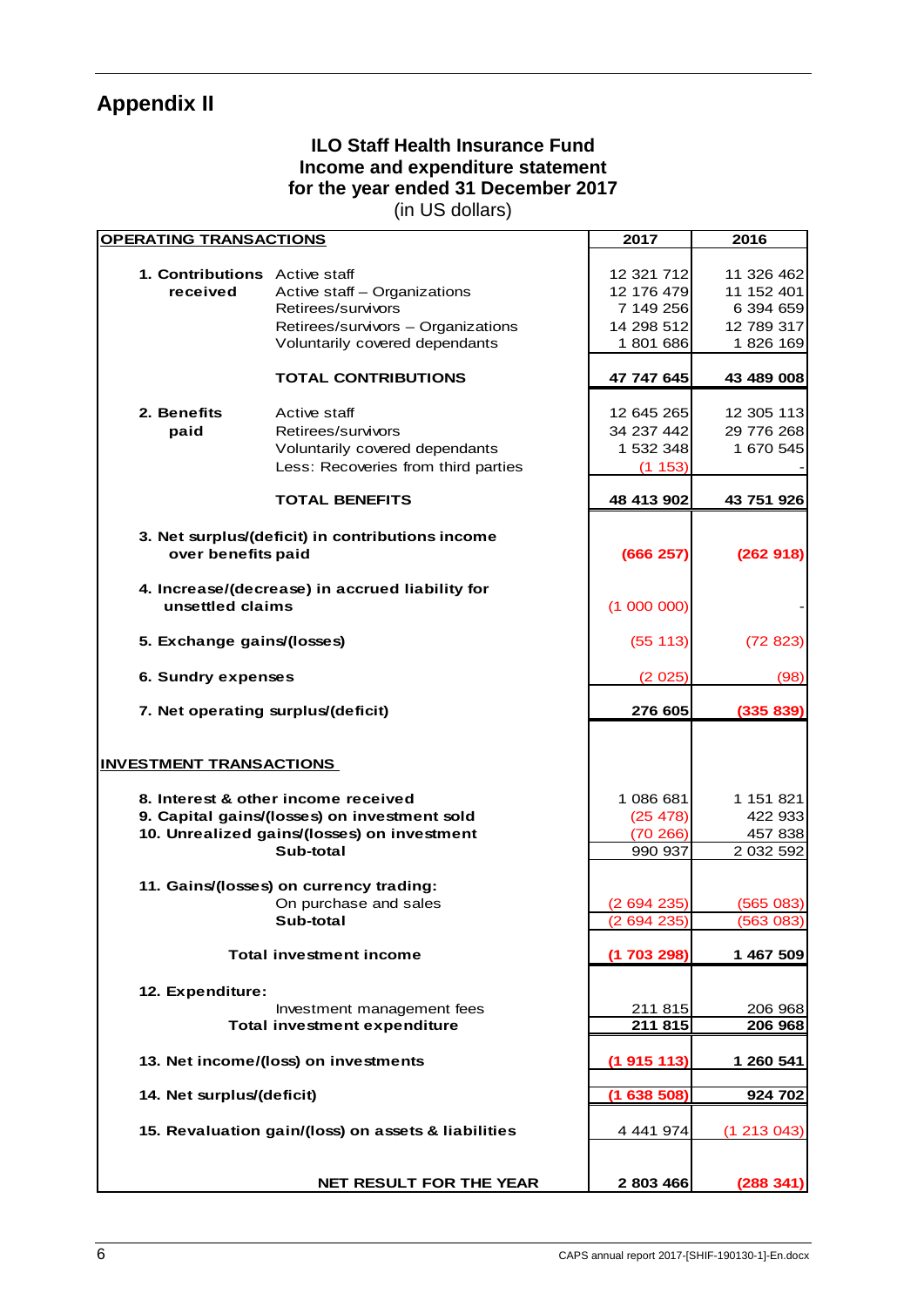# **Appendix III**

# **Guarantee Fund 2011–17**

(in US dollars)

| <b>Accounts year</b>                  | 2011       | 2012       | 2013       | 2014       | 2015       | 2016       | 2017       |
|---------------------------------------|------------|------------|------------|------------|------------|------------|------------|
| Guarantee Fund                        | 47 984 450 | 54 301 524 | 55454009   | 58 400 792 | 61 652 132 | 61 363 788 | 64 167 257 |
| Benefit expenditure                   | 42 408 000 | 40 794 000 | 44 037 015 | 40 861 035 | 41 452 080 | 43 751 926 | 48 415 055 |
| Minimum statutory level               | 18 806 667 | 19 981 000 | 21 206 503 | 20 948 675 | 21 058 355 | 21 010 840 | 22 269 844 |
| Maximum statutory level               | 56 420 000 | 59 943 000 | 63 619 508 | 62 846 025 | 63 175 065 | 63 032 521 | 66 809 531 |
| Ratio: actual level/maximum level     | 0.85       | 0.91       | 0.47       | 0.93       | 0.98       | 0.97       | 0.96       |
| CHF to US\$ exchange rate at year-end | 0.92       | 0.93       | 0.91       | 0.97       | 0.98       | 1.01       | 0.98       |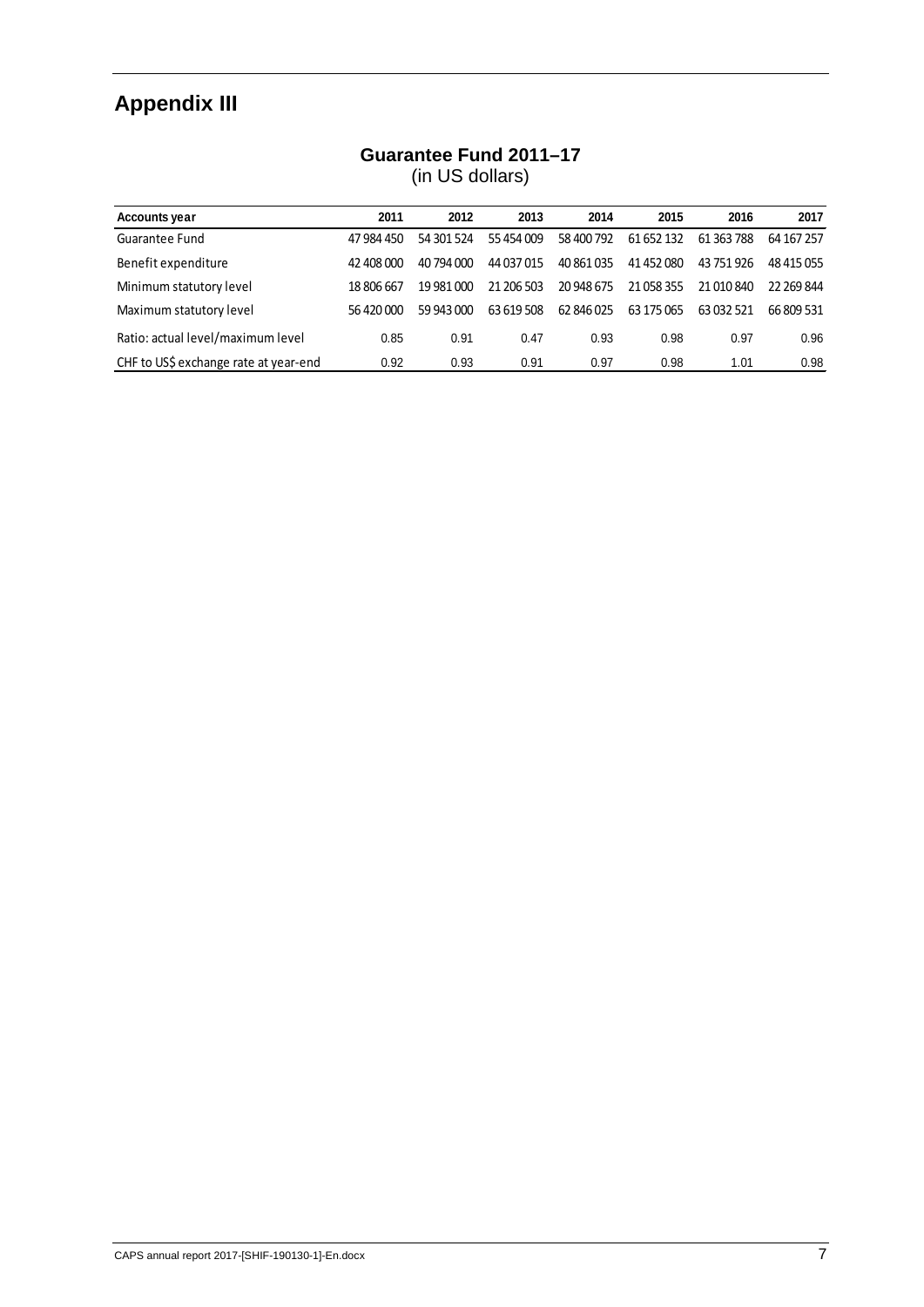# **Appendix IV**

|      | No. of     | <b>Contributions</b> | <b>Benefits</b> | <b>Operational</b> | <b>Cumulative</b> | <b>Benefit paid</b> |
|------|------------|----------------------|-----------------|--------------------|-------------------|---------------------|
| Year | dependants | received             | paid            | balance            | result            | per US\$            |
|      | covered    | (US\$)               | (US\$)          | (US\$)             | (US\$)            | contributed         |
| 2008 | N/A        | 1522645              | 1761097         | $-238452$          | $-238452$         | 1.16                |
| 2009 | N/A        | 1691266              | 1458001         | 233 265            | $-5187$           | 0.86                |
| 2010 | N/A        | 1926558              | 1649893         | 276 665            | 271478            | 0.86                |
| 2011 | N/A        | 2005777              | 1642466         | 363 311            | 634 789           | 0.82                |
| 2012 | N/A        | 2 008 250            | 1814951         | 193 299            | 828088            | 0.90                |
| 2013 | N/A        | 1960356              | 1767386         | 192 970            | 1021058           | 0.90                |
| 2014 | N/A        | 2 007 325            | 1646378         | 360 947            | 1 3 8 2 0 0 5     | 0.82                |
| 2015 | 565        | 1885838              | 1569591         | 316 247            | 1698252           | 0.83                |
| 2016 | 460        | 1826 169             | 1670545         | 155 624            | 1853876           | 0.91                |
| 2017 | 512        | 1801686              | 1532348         | 269 338            | 2 123 214         | 0.85                |

## **Voluntarily covered dependants (VCD) Summary of annual and cumulative results 2008–17**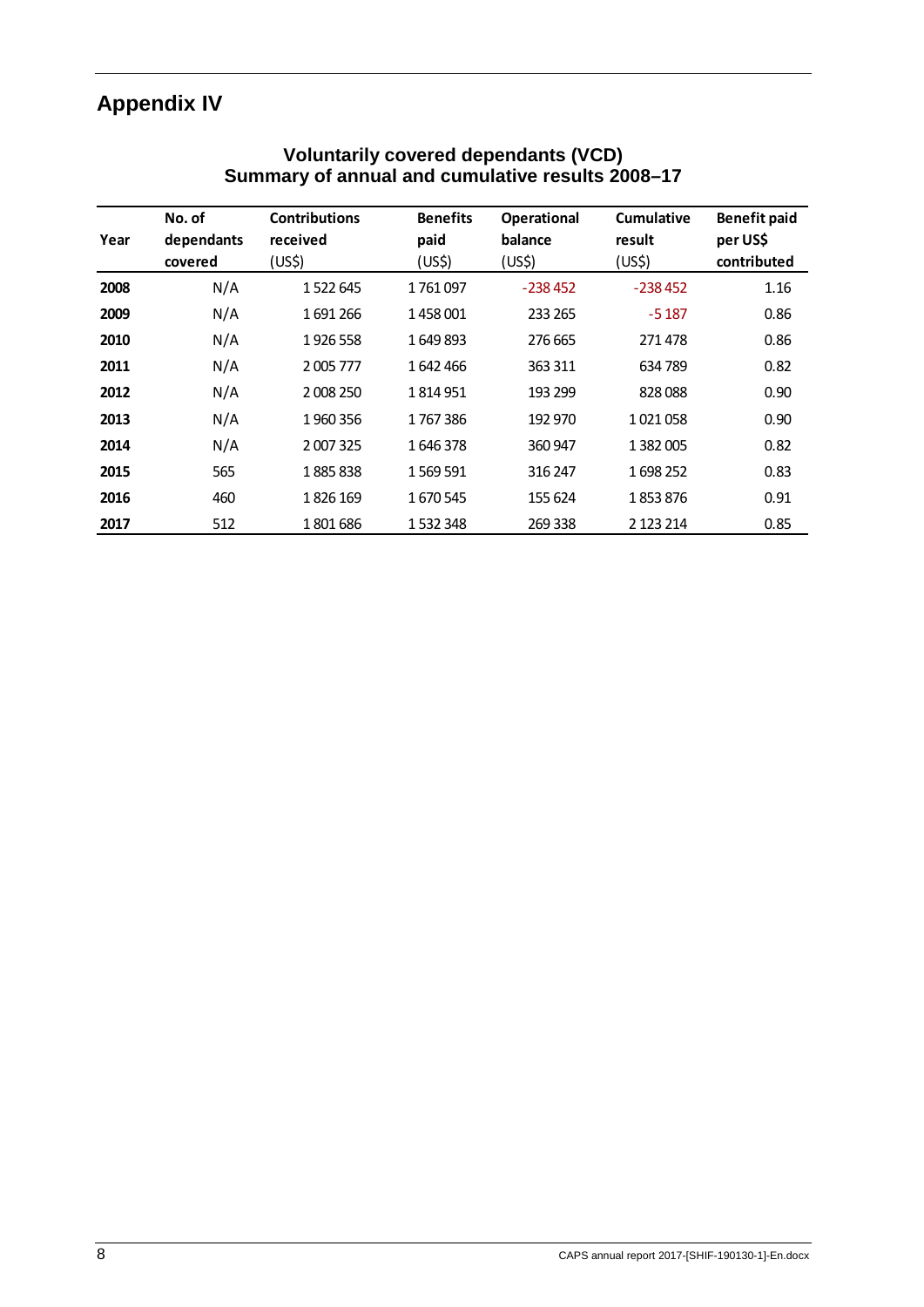# **Appendix V**

# **Membership of the Fund 2008–17**

(including voluntarily covered dependants)

| As at 31 December of each year                | 2008    | 2009    | 2010    | 2011    | 2012    | 2013    | 2014    | 2015    | 2016    | 2017    |
|-----------------------------------------------|---------|---------|---------|---------|---------|---------|---------|---------|---------|---------|
|                                               |         |         |         |         |         |         |         |         |         |         |
| Active staff (contributing members)           | 3005    | 3016    | 3079    | 3 1 1 2 | 3098    | 2698    | 2971    | 2775    | 2935    | 3 1 1 7 |
| Retirees and survivors (contributing members) | 2 1 4 3 | 2 1 8 0 | 2 2 3 2 | 2 2 5 5 | 2 2 7 4 | 2492    | 2429    | 2538    | 2475    | 2415    |
| <b>Total insured contributing members</b>     | 5 1 4 8 | 5 1 9 6 | 5311    | 5367    | 5372    | 5 1 9 0 | 5400    | 5313    | 5410    | 5532    |
| Active staff (dependants)                     | 4 3 2 7 | 4 3 2 3 | 4422    | 4387    | 4 4 4 4 | 4511    | 4787    | 4 2 7 7 | 4452    | 4684    |
| Retirees and survivors (dependants)           | 1083    | 1098    | 1096    | 1 1 0 0 | 1073    | 1065    | 1076    | 1427    | 1 3 3 9 | 1 2 6 5 |
| <b>Total insured depandants</b>               | 5410    | 5421    | 5518    | 5487    | 5517    | 5576    | 5863    | 5704    | 5791    | 5949    |
| Total active staff members                    | 7332    | 7339    | 7501    | 7499    | 7542    | 7 2 0 9 | 7758    | 7052    | 7387    | 7801    |
| Total retirees and survivors                  | 3 2 2 6 | 3 2 7 8 | 3328    | 3 3 5 5 | 3 3 4 7 | 3557    | 3505    | 3965    | 3814    | 3680    |
| <b>TOTAL</b>                                  | 10558   | 10617   | 10829   | 10854   | 10889   | 10766   | 11 2 63 | 11017   | 11 201  | 11481   |